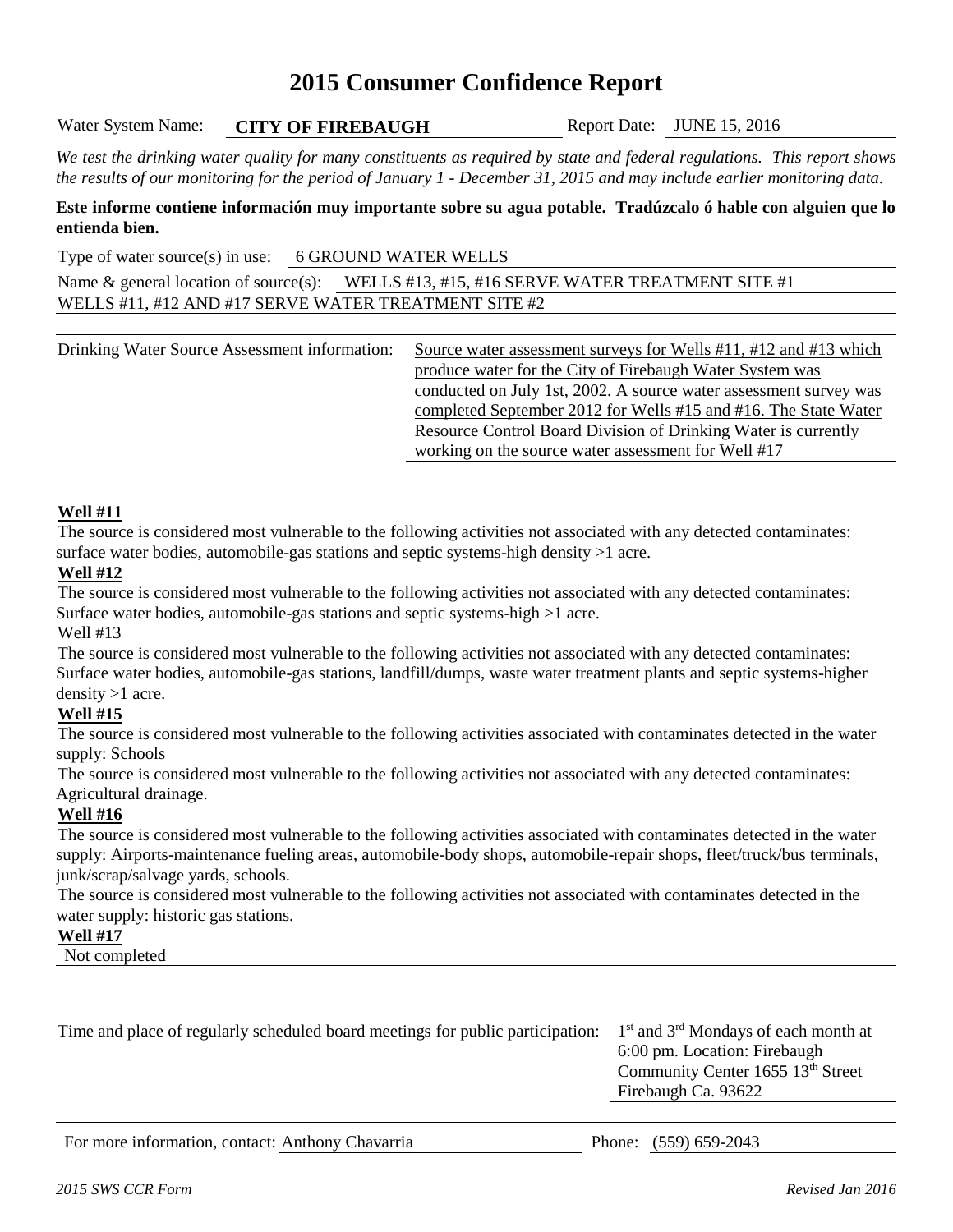## **TERMS USED IN THIS REPORT**

| Maximum Contaminant Level (MCL): The highest<br>level of a contaminant that is allowed in drinking<br>water. Primary MCLs are set as close to the PHGs (or<br>MCLGs) as is economically and technologically | Primary Drinking Water Standards (PDWS): MCLs and<br>MRDLs for contaminants that affect health along with their<br>monitoring and reporting requirements, and water treatment<br>requirements. |  |  |  |
|-------------------------------------------------------------------------------------------------------------------------------------------------------------------------------------------------------------|------------------------------------------------------------------------------------------------------------------------------------------------------------------------------------------------|--|--|--|
| feasible. Secondary MCLs are set to protect the odor,<br>taste, and appearance of drinking water.                                                                                                           | Secondary Drinking Water Standards (SDWS): MCLs<br>for contaminants that affect taste, odor, or appearance of the                                                                              |  |  |  |
| Maximum Contaminant Level Goal (MCLG): The<br>level of a contaminant in drinking water below which                                                                                                          | drinking water. Contaminants with SDWSs do not affect the<br>health at the MCL levels.                                                                                                         |  |  |  |
| there is no known or expected risk to health. MCLGs<br>are set by the U.S. Environmental Protection Agency<br>(USEPA).                                                                                      | <b>Treatment Technique (TT):</b> A required process intended to<br>reduce the level of a contaminant in drinking water.                                                                        |  |  |  |
| Public Health Goal (PHG): The level of a<br>contaminant in drinking water below which there is no<br>known or expected risk to health. PHGs are set by the                                                  | Regulatory Action Level (AL): The concentration of a<br>contaminant which, if exceeded, triggers treatment or other<br>requirements that a water system must follow.                           |  |  |  |
| California Environmental Protection Agency.                                                                                                                                                                 | Variances and Exemptions: State Board permission to<br>exceed an MCL or not comply with a treatment technique<br>under certain conditions.                                                     |  |  |  |
| Maximum Residual Disinfectant Level (MRDL):<br>The highest level of a disinfectant allowed in drinking                                                                                                      |                                                                                                                                                                                                |  |  |  |
| water. There is convincing evidence that addition of a                                                                                                                                                      | <b>ND</b> : not detectable at testing limit                                                                                                                                                    |  |  |  |
| disinfectant is necessary for control of microbial<br>contaminants.                                                                                                                                         | <b>ppm</b> : parts per million or milligrams per liter $(mg/L)$                                                                                                                                |  |  |  |
| <b>Residual</b><br>Disinfectant Level<br><b>Maximum</b><br>Goal                                                                                                                                             | ppb: parts per billion or micrograms per liter (µg/L)                                                                                                                                          |  |  |  |
| (MRDLG): The level of a drinking water disinfectant                                                                                                                                                         | <b>ppt</b> : parts per trillion or nanograms per liter $(ng/L)$                                                                                                                                |  |  |  |
| below which there is no known or expected risk to<br>health. MRDLGs do not reflect the benefits of the use                                                                                                  | ppq: parts per quadrillion or picogram per liter (pg/L)                                                                                                                                        |  |  |  |
| of disinfectants to control microbial contaminants.                                                                                                                                                         | <b>pCi/L</b> : picocuries per liter (a measure of radiation)                                                                                                                                   |  |  |  |

**The sources of drinking water** (both tap water and bottled water) include rivers, lakes, streams, ponds, reservoirs, springs, and wells. As water travels over the surface of the land or through the ground, it dissolves naturally-occurring minerals and, in some cases, radioactive material, and can pick up substances resulting from the presence of animals or from human activity.

#### **Contaminants that may be present in source water include:**

- *Microbial contaminants*, such as viruses and bacteria, that may come from sewage treatment plants, septic systems, agricultural livestock operations, and wildlife.
- *Inorganic contaminants*, such as salts and metals, that can be naturally-occurring or result from urban stormwater runoff, industrial or domestic wastewater discharges, oil and gas production, mining, or farming.
- *Pesticides and herbicides*, that may come from a variety of sources such as agriculture, urban stormwater runoff, and residential uses.
- *Organic chemical contaminants*, including synthetic and volatile organic chemicals, that are by-products of industrial processes and petroleum production, and can also come from gas stations, urban stormwater runoff, agricultural application, and septic systems.
- *Radioactive contaminants*, that can be naturally-occurring or be the result of oil and gas production and mining activities.

**In order to ensure that tap water is safe to drink**, the USEPA and the State Water Resources Control Board (State Board) prescribe regulations that limit the amount of certain contaminants in water provided by public water systems. State Board regulations also establish limits for contaminants in bottled water that provide the same protection for public health.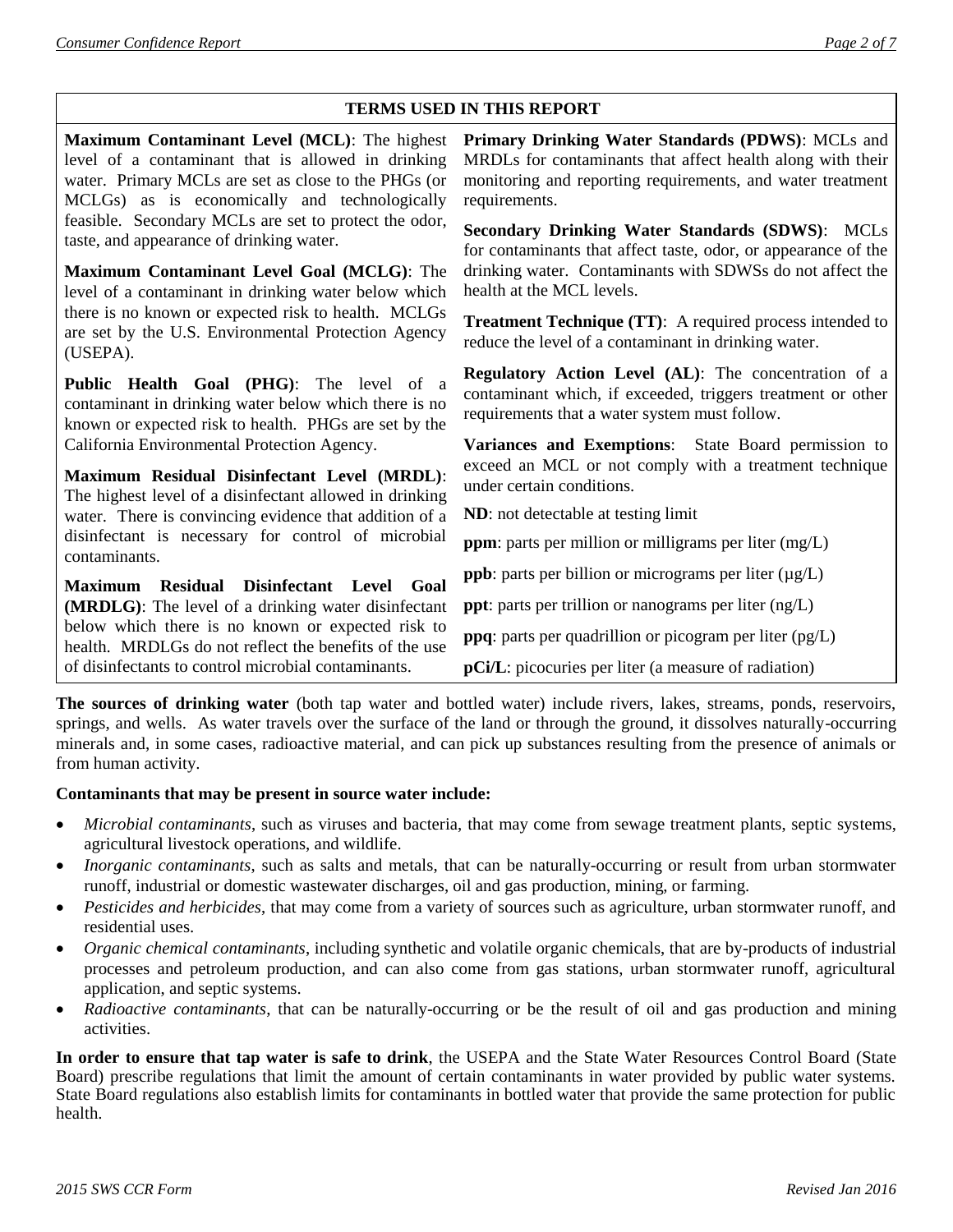**Tables 1, 2, 3, 4, 5, 7, and 8 list all of the drinking water contaminants that were detected during the most recent sampling for the constituent**. The presence of these contaminants in the water does not necessarily indicate that the water poses a health risk. The State Board allows us to monitor for certain contaminants less than once per year because the concentrations of these contaminants do not change frequently. Some of the data, though representative of the water quality, are more than one year old.

# **COMPARATIVE FIGURES FOR INTERPRETING MEASUREMENTS WITHIN THIS REPORT**

| 1 PPM                   | 1 PPB                    | I≀PT                               |
|-------------------------|--------------------------|------------------------------------|
| 1 sec in 11.5 days      | 1 sec in 31.7 years      | 1 sec in 317.1 ce turies           |
| 1 penny out of \$10,000 | 1 penny of \$10,000,000  | 1 penny of \$10,( 0,000,000        |
| $1$ inch of 15.8 miles  | 1 inch of 15 782 8 miles | 1 inch of 657 6 t p around equator |
| 1 minute in 1.9 year    | 1 minute in 19 centuries | 1 minute 1,900 millenniums         |

| TABLE 1 - SAMPLING RESULTS SHOWING THE DETECTION OF COLIFORM BACTERIA                     |                                     |                                |                                                     |                                                                                                                                 |            |                                                           |                                                                                                                                           |
|-------------------------------------------------------------------------------------------|-------------------------------------|--------------------------------|-----------------------------------------------------|---------------------------------------------------------------------------------------------------------------------------------|------------|-----------------------------------------------------------|-------------------------------------------------------------------------------------------------------------------------------------------|
| Microbiological<br><b>Contaminants</b><br>(complete if bacteria detected)                 | <b>Highest No.</b><br>of Detections | No. of months in<br>violation  |                                                     | <b>MCL</b>                                                                                                                      |            | <b>MCLG</b>                                               | <b>Typical Source of Bacteria</b>                                                                                                         |
| <b>Total Coliform Bacteria</b>                                                            | $\Omega$                            |                                | $\Omega$                                            | More than 1 sample in a<br>month with a detection                                                                               |            | $\Omega$                                                  | Naturally present in the<br>environment                                                                                                   |
| Fecal Coliform or E. coli                                                                 | $\theta$                            | $\Omega$                       |                                                     | A routine sample and a<br>repeat sample detect<br>total coliform and either<br>sample also detects fecal<br>coliform or E. coli |            | $\theta$                                                  | Human and animal fecal waste                                                                                                              |
|                                                                                           |                                     |                                |                                                     |                                                                                                                                 |            |                                                           | TABLE 2 - SAMPLING RESULTS SHOWING THE DETECTION OF LEAD AND COPPER                                                                       |
| <b>Lead and Copper</b><br>(complete if lead or copper<br>detected in the last sample set) | <b>Sample</b><br><b>Date</b>        | No. of<br>samples<br>collected | 90 <sup>th</sup><br>percentile<br>level<br>detected | No. sites<br>exceeding<br>AL                                                                                                    | AL         | <b>PHG</b>                                                | <b>Typical Source of Contaminant</b>                                                                                                      |
| Lead (ppb)                                                                                | 7/23/2015                           | 20                             | 8.1                                                 | $\mathbf{1}$                                                                                                                    | 15         | 0.2                                                       | Internal corrosion of household<br>water plumbing systems;<br>discharges from industrial<br>manufacturers; erosion of natural<br>deposits |
| Copper (ppm)                                                                              | 7/23/2015                           | 20                             | .17                                                 | $\theta$                                                                                                                        | 1.3        | 0.3                                                       | Internal corrosion of household<br>plumbing systems; erosion of<br>natural deposits; leaching from<br>wood preservatives                  |
|                                                                                           |                                     |                                |                                                     |                                                                                                                                 |            | <b>TABLE 3 - SAMPLING RESULTS FOR SODIUM AND HARDNESS</b> |                                                                                                                                           |
| <b>Chemical or Constituent</b><br>(and reporting units)                                   | <b>Sample</b><br>Date               | Level<br><b>Detected</b>       |                                                     | <b>Range of</b><br><b>Detections</b>                                                                                            | <b>MCL</b> | <b>PHG</b><br>(MCLG)                                      | <b>Typical Source of Contaminant</b>                                                                                                      |
| Sodium (ppm)                                                                              | 2014/16                             | 115.33                         |                                                     | $82 - 150$                                                                                                                      | none       | none                                                      | Salt present in the water and is<br>generally naturally occurring                                                                         |
| Hardness (ppm)                                                                            | 2014/16                             | 179.66                         |                                                     | 78-260                                                                                                                          | none       | none                                                      | Sum of polyvalent cations present<br>in the water, generally magnesium<br>and calcium, and are usually<br>naturally occurring             |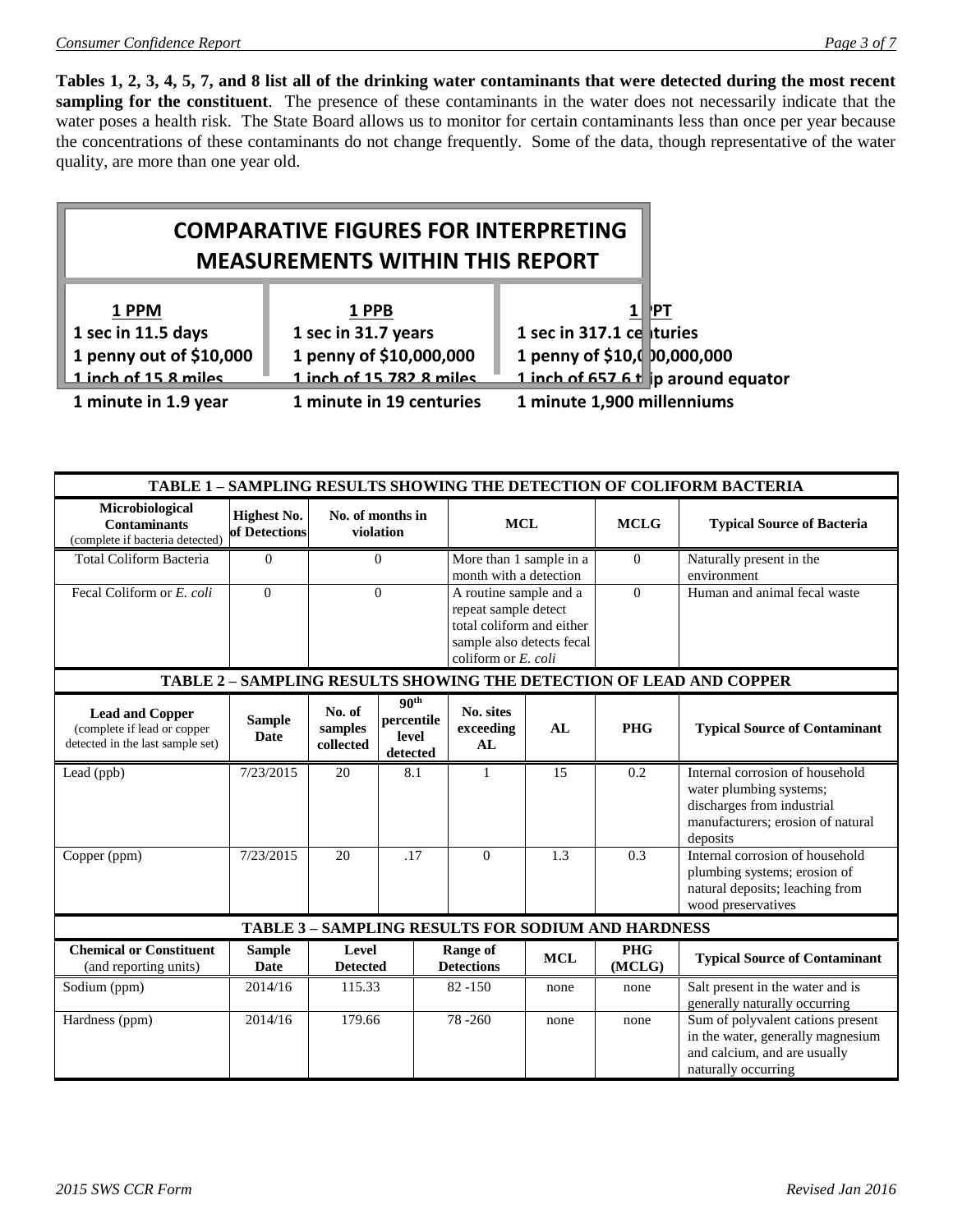**\****Any violation of an MCL or AL is asterisked. Additional information regarding the violation is provided later in this report.*

| <b>TABLE 4 - DETECTION OF CONTAMINANTS WITH A PRIMARY DRINKING WATER STANDARD</b> |                       |                          |                                      |                      |                                 |                                                                                                                                                                                                                                                                                                              |
|-----------------------------------------------------------------------------------|-----------------------|--------------------------|--------------------------------------|----------------------|---------------------------------|--------------------------------------------------------------------------------------------------------------------------------------------------------------------------------------------------------------------------------------------------------------------------------------------------------------|
| <b>Chemical or Constituent</b><br>(and reporting units)                           | <b>Sample</b><br>Date | Level<br><b>Detected</b> | <b>Range of</b><br><b>Detections</b> | <b>MCL</b><br>[MRDL] | <b>PHG</b><br>(MCLG)<br>[MRDLG] | <b>Typical Source of Contaminant</b>                                                                                                                                                                                                                                                                         |
| Arsenic (PPB)<br>Treatment Site #1<br>Treatment Site #2                           | 2015<br>2015          | 6.63<br>.33              | $3.4 - 13$<br>$N/D - 2.6$            | 10                   | .004                            | Erosion of natural deposits: runoff<br>from orchards: glass and<br>electronics products wastes.                                                                                                                                                                                                              |
| Barium (PPM)                                                                      | 2014                  | 0.139                    | $.076 - .2$                          | 1                    | 2                               | Discharge of oil drilling waste and<br>from metal refineries: erosion of<br>natural deposits                                                                                                                                                                                                                 |
| Chlorine (PPM)<br>Distribution system<br>residuals                                | 2015                  | .86                      | $.78 - 1.13$                         | $\overline{4}$       | $\overline{4}$                  | Drinking water disinfectant added<br>for treatment.                                                                                                                                                                                                                                                          |
| Fluoride                                                                          | 2014                  | .05                      | $N/D - .24$                          | 2                    | $\mathbf{1}$                    | Some people who drink water<br>containing fluoride in excess of<br>the federal MCL of 4 mg/L over<br>many years may get bone<br>disease, including pain and<br>tenderness of the bones.<br>Children who drink water<br>containing fluoride in excess of<br>the state MCL of 2 mg/L may<br>get mottled teeth. |
| Gross Alpha (pCi/L)                                                               | 2011                  | 4.81                     | $N/D - 8.61$                         | 15                   | N/A                             | Decay of natural and man-made<br>deposits                                                                                                                                                                                                                                                                    |
| Selnium (PPB)                                                                     | 2014                  | 1.98                     | $N/D - 4.5$                          | 50                   | 30                              | Discharge from petroleum, glass<br>and metal refineries: erosion of<br>natural deposits: discharge from<br>mines and chemical manufacturers                                                                                                                                                                  |
| Turbidity (NTU)                                                                   | 2014                  | .723                     | $N/D - 1.4$                          | 5                    | N/A                             | Soil runoff                                                                                                                                                                                                                                                                                                  |
| Radium 226 (pCi/L)                                                                | 2011                  | 2.51                     | $N/D - 5.08$                         | 5                    | .05                             | Some people who drink water<br>containing radium 226 or 228 in<br>excess of the MCL over many years<br>may have an increase chance of<br>getting cancer                                                                                                                                                      |
| Radium 228 pCi/L)                                                                 | 2015                  | .807                     | $.615 - 1.0$                         | 5                    | .019                            | Some people who drink water<br>containing radium 226 or 228 in<br>excess of the MCL over many years<br>may have an increase chance of<br>getting cancer                                                                                                                                                      |
| TTHM (PPB)<br><b>Total Trihalomethane</b>                                         | 2015                  | 60.5                     | $56 - 65$                            | 80                   | $\rm N/A$                       | Some people who drink water<br>containing trihalolmethanes in<br>excess of the MCL over many years<br>may experience liver, kidney, or<br>central nervous system problems,<br>and may have increased risk of<br>getting cancer                                                                               |
| Haloacetic Acid (PPB)                                                             | 2015                  | 10.5                     | $10 - 11$                            | 60                   | N/A                             | Some people who drink water<br>containing haloacetic acids in<br>excess of the MCL over many years<br>may have an increased risk of<br>getting cancer                                                                                                                                                        |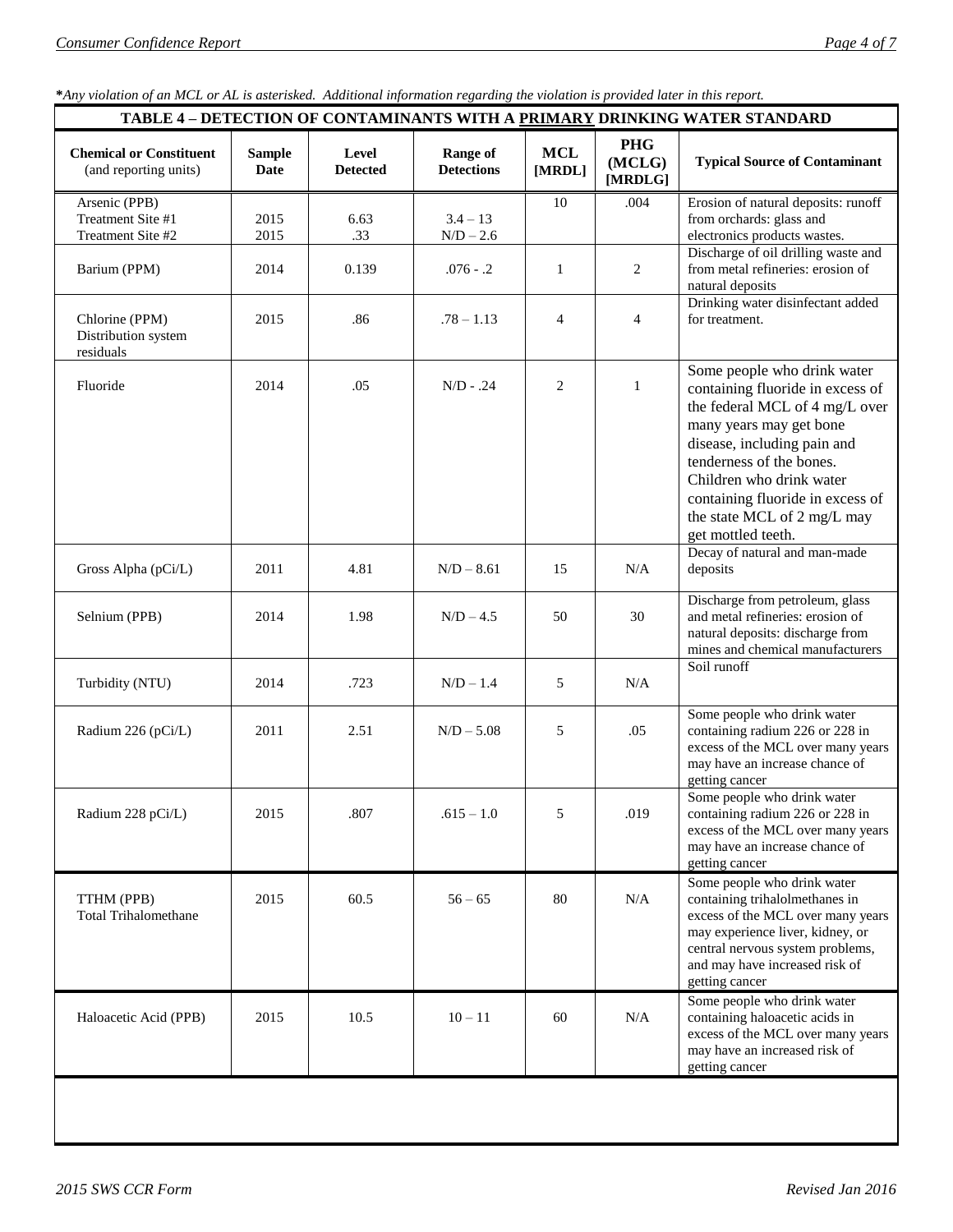| TABLE 5 - DETECTION OF CONTAMINANTS WITH A SECONDARY DRINKING WATER STANDARD |                              |                       |                                      |                           |                      |                                                                 |
|------------------------------------------------------------------------------|------------------------------|-----------------------|--------------------------------------|---------------------------|----------------------|-----------------------------------------------------------------|
| <b>Chemical or Constituent</b><br>(and reporting units)                      | <b>Sample</b><br>Date        | <b>Level Detected</b> | <b>Range of</b><br><b>Detections</b> | <b>MCL</b>                | <b>PHG</b><br>(MCLG) | <b>Typical Source of Contaminant</b>                            |
| Color (Units)                                                                | 2014                         | 5                     | $N/D - 10$                           | 15                        | N/A                  | Natural occurring organic<br>materials.                         |
| Conductivity<br>(Umhos/cm)                                                   | 2014                         | 893                   | $890 - 1000$                         | 1600                      | N/A                  | Substances that form ions when in<br>water: sea water influence |
| Chloride (PPM)                                                               | 2014                         | 151.5                 | $89 - 180$                           | 500                       | N/A                  | Runoff/leaching from natural<br>deposits: seawater influence    |
| Iron (PPB)<br>Treatment Site #1<br>Treatment Site #2                         | 2015                         | 6.7<br>27             | $N/D - 150$<br>$N/D - 790$           | 300                       | N/A                  | Leaching from natural deposits:<br>industrial wastes            |
| Manganese (PPB)<br>Treatment Site #1<br>Treatment Site #2                    | 2015                         | 4.38<br>2.48          | $N/D - 79$<br>$N/D - 29$             | 50                        | N/A                  | Leaching from natural deposits                                  |
| Odor (Units)                                                                 | 2014                         | 0.75                  | $N/D-2$                              | 3                         | N/A                  | Natural occurring organic material                              |
| Sulfate (PPM)                                                                | 2014                         | 83.8                  | $57 - 120$                           | 500                       | N/A                  | Runoff/Leaching from natural<br>deposits: industrial wastes     |
| <b>Total Dissolved Solids</b><br>(PPM)                                       | 2014                         | 536.6                 | $390 - 590$                          | 1000                      | N/A                  | Runoff/leaching from natural<br>deposits                        |
| <b>TABLE 6 - DETECTION OF UNREGULATED CONTAMINANTS</b>                       |                              |                       |                                      |                           |                      |                                                                 |
| <b>Chemical or Constituent</b><br>(and reporting units)                      | <b>Sample</b><br><b>Date</b> | <b>Level Detected</b> | <b>Range of</b><br><b>Detections</b> | <b>Notification Level</b> |                      | <b>Health Effects Language</b>                                  |
| Chlorate (PPB)<br>Treatment Site #2 (raw)<br>Distribution System             | 2013<br>2013                 | 1222<br>715           | $944 - 1500$<br>$431 - 1000$         | 800                       |                      | EPA does not have health effects<br>language at this time.      |

**\****Any violation of an MCL, MRDL, or TT is asterisked. Additional information regarding the violation is provided later in this report.*

## **Additional General Information on Drinking Water**

Drinking water, including bottled water, may reasonably be expected to contain at least small amounts of some contaminants. The presence of contaminants does not necessarily indicate that the water poses a health risk. More information about contaminants and potential health effects can be obtained by calling the USEPA's Safe Drinking Water Hotline (1-800-426-4791).

Some people may be more vulnerable to contaminants in drinking water than the general population. Immunocompromised persons such as persons with cancer undergoing chemotherapy, persons who have undergone organ transplants, people with HIV/AIDS or other immune system disorders, some elderly, and infants can be particularly at risk from infections. These people should seek advice about drinking water from their health care providers. USEPA/Centers for Disease Control (CDC) guidelines on appropriate means to lessen the risk of infection by *Cryptosporidium* and other microbial contaminants are available from the Safe Drinking Water Hotline (1-800-426- 4791).

Lead-Specific Language for Community Water Systems: If present, elevated levels of lead can cause serious health problems, especially for pregnant women and young children. Lead in drinking water is primarily from materials and components associated with service lines and home plumbing. [INSERT NAME OF UTILITY] is responsible for providing high quality drinking water, but cannot control the variety of materials used in plumbing components. When your water has been sitting for several hours, you can minimize the potential for lead exposure by flushing your tap for 30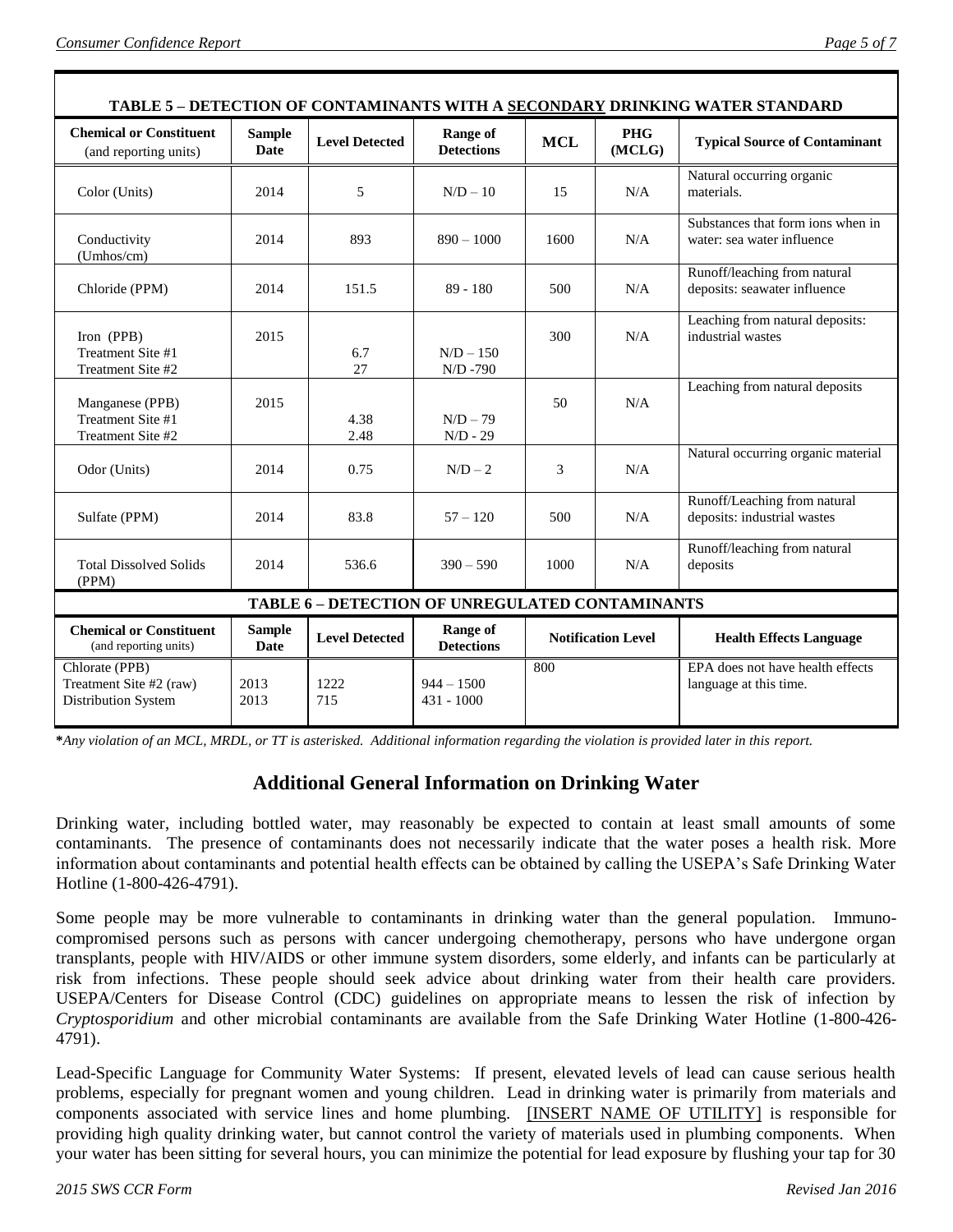seconds to 2 minutes before using water for drinking or cooking. [Optional: If you do so, you may wish to collect the flushed water and reuse it for another beneficial purpose, such as watering plants.] If you are concerned about lead in your water, you may wish to have your water tested. Information on lead in drinking water, testing methods, and steps you can take to minimize exposure is available from the Safe Drinking Water Hotline or at [http://www.epa.gov/lead.](http://www.epa.gov/lead)

### **For systems that detect Arsenic above 5 ppb but below 10 ppb the following language is required**;

While your drinking water meets the federal and state standard for arsenic, it does contain low levels of arsenic. The arsenic standard balances the current understanding of arsenic's possible health effects against the cost of removing arsenic from drinking water. The U.S. Environmental Protection Agency continues to research the health effects of low levels of arsenic, which is a mineral known to cause cancer in humans at high concentrations and is linked to other health effects such as skin damage and circulatory problems.

## **Summary Information for Violation of a MCL, MRDL, AL, TT, or Monitoring and Reporting Requirement**

| VIOLATION OF A MCL, MRDL, AL, TT, OR MONITORING AND REPORTING REQUIREMENT |                    |                                                                                                          |  |  |  |  |
|---------------------------------------------------------------------------|--------------------|----------------------------------------------------------------------------------------------------------|--|--|--|--|
| <b>Violation</b>                                                          | <b>Explanation</b> | <b>Actions Taken to Correct</b><br><b>Health Effects</b><br><b>Duration</b><br>the Violation<br>Language |  |  |  |  |
| none                                                                      |                    |                                                                                                          |  |  |  |  |
|                                                                           |                    |                                                                                                          |  |  |  |  |
|                                                                           |                    |                                                                                                          |  |  |  |  |
|                                                                           |                    |                                                                                                          |  |  |  |  |

## **For Water Systems Providing Ground Water as a Source of Drinking Water**

| <b>TABLE 7 - SAMPLING RESULTS SHOWING</b><br>FECAL INDICATOR-POSITIVE GROUND WATER SOURCE SAMPLES                                                                                                                                                      |                |  |          |     |                              |  |  |
|--------------------------------------------------------------------------------------------------------------------------------------------------------------------------------------------------------------------------------------------------------|----------------|--|----------|-----|------------------------------|--|--|
| <b>PHG</b><br><b>Microbiological Contaminants</b><br><b>MCL</b><br>Total No. of<br><b>Sample</b><br><b>Typical Source of Contaminant</b><br>(MCLG)<br><b>Detections</b><br><b>Dates</b><br>(complete if fecal-indicator detected)<br>[MRDL]<br>[MRDLG] |                |  |          |     |                              |  |  |
| E. coli                                                                                                                                                                                                                                                | $\mathbf{0}$   |  | $\Omega$ | (0) | Human and animal fecal waste |  |  |
| Enterococci                                                                                                                                                                                                                                            | $\overline{0}$ |  | TT       | n/a | Human and animal fecal waste |  |  |
| Coliphage                                                                                                                                                                                                                                              | $\Omega$       |  | TT       | n/a | Human and animal fecal waste |  |  |

## **Summary Information for Fecal Indicator-Positive Ground Water Source Samples, Uncorrected Significant Deficiencies, or Ground Water TT**

### **SPECIAL NOTICE OF FECAL INDICATOR-POSITIVE GROUND WATER SOURCE SAMPLE**

### **SPECIAL NOTICE FOR UNCORRECTED SIGNIFICANT DEFICIENCIES**